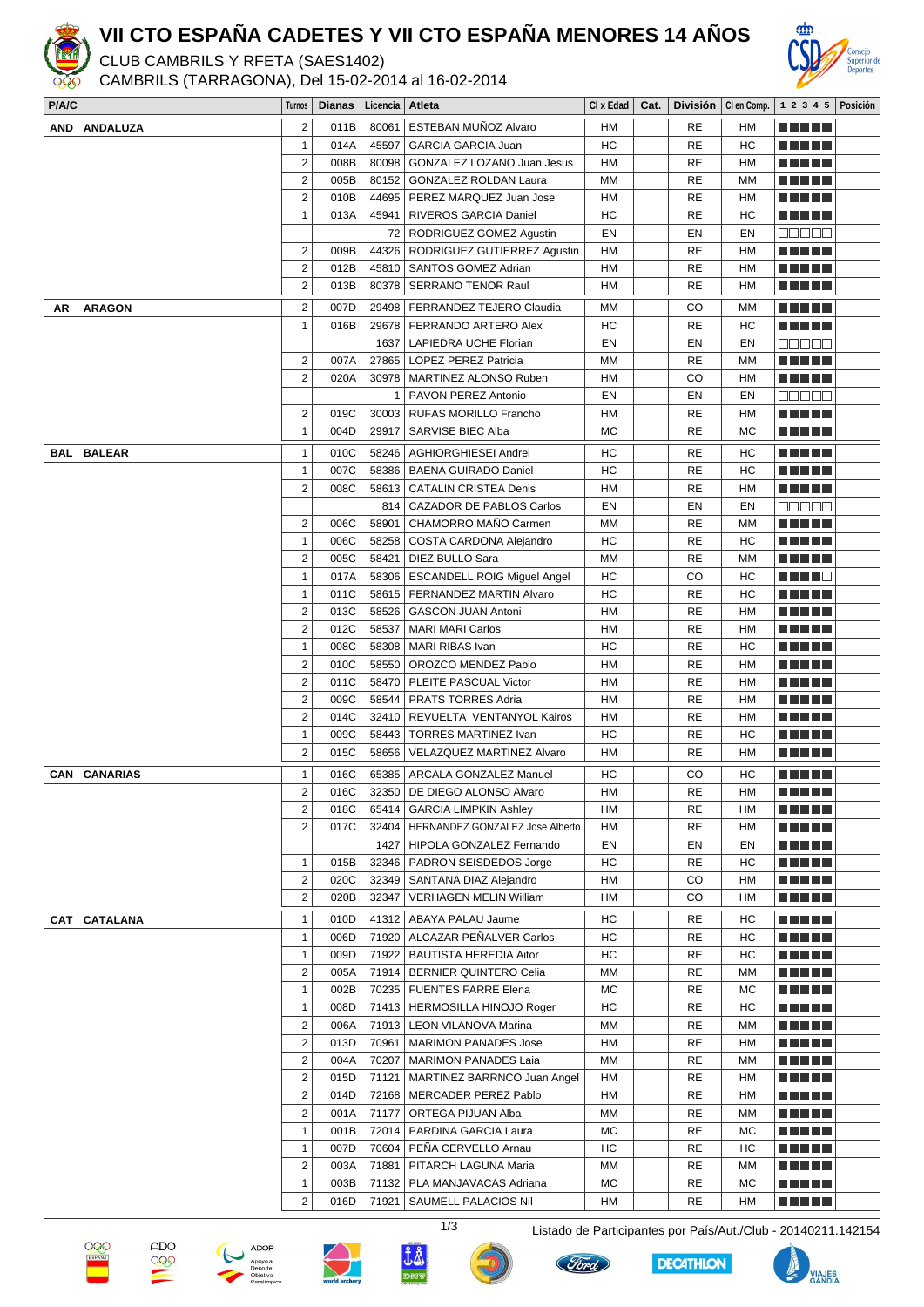

## **VII CTO ESPAÑA CADETES Y VII CTO ESPAÑA MENORES 14 AÑOS**

CLUB CAMBRILS Y RFETA (SAES1402)

CAMBRILS (TARRAGONA), Del 15-02-2014 al 16-02-2014



| P/A/C                    | Turnos                  | <b>Dianas</b> | ∣ Licencia ∣ Atleta |                                        | $Cl x$ Edad $\parallel$ | Cat. |               |            | División   Clen Comp.   1 2 3 4 5   Posición |  |
|--------------------------|-------------------------|---------------|---------------------|----------------------------------------|-------------------------|------|---------------|------------|----------------------------------------------|--|
| CAT CATALANA             | $\mathbf{1}$            | 005D          |                     | 71985   SOLANAS GALLARDO Zoe           | МC                      |      | RE            | MC         | <u> El Bertin</u>                            |  |
|                          | $\mathbf{1}$            | 004B          |                     | 70660 TAJES GARCIA Magdalena           | МC                      |      | <b>RE</b>     | MC         | TI FI FI FI                                  |  |
|                          |                         |               | 77                  | <b>VIRGILI Arturo</b>                  | EN                      |      | EN            | EN         | ana ao                                       |  |
| <b>CLE</b> CASTILLA LEON | $\mathbf{1}$            | 015D          |                     | 30346 ARTIME MONTERO Alvaro            | HC                      |      | RE            | НC         |                                              |  |
|                          | $\mathbf{1}$            | 003D          |                     | 31033   BLAZQUEZ MATEOS Maria          | МC                      |      | <b>RE</b>     | <b>MC</b>  | TI TITLE                                     |  |
|                          | $\mathbf{1}$            | 001D          |                     | 31050   FERNANDEZ GONZALEZ Eva         | МC                      |      | <b>RE</b>     | <b>MC</b>  | ma matsa                                     |  |
|                          |                         |               |                     | 1858   FERNANDEZ GONZALEZ Helena       | EN                      |      | EN            | EN         | a da a a                                     |  |
|                          | $\mathbf{1}$            | 017C          | 28051               | FERNANDEZ SANCHEZ Sergio               | HC                      |      | CO            | HC         | <u> El Bell</u>                              |  |
|                          | $\mathbf{1}$            | 002D          |                     | 31038 GARROTE DE BARROS Alba           | МC                      |      | <b>RE</b>     | МC         | <u> Literatur</u>                            |  |
|                          | $\overline{c}$          | 006B          | 31039               | <b>GARROTE DE BARROS Angela</b>        | МM                      |      | RE            | МM         | <u> Literatur</u>                            |  |
|                          | $\mathbf{1}$            | 014D          |                     | 25110   VAQUERO PRIETO Gonzalo         | HC                      |      | <b>RE</b>     | НC         | <u> El Bell</u>                              |  |
|                          |                         |               |                     |                                        |                         |      |               |            |                                              |  |
| <b>GALLEGA</b><br>GA     |                         |               | 174                 | BELTRAN PEÑALVER Magdalena             | EN                      |      | EN            | EN         | 88888                                        |  |
|                          | $\mathbf{1}$            | 004C          | 31238               | <b>CASTRO BARCALA Cristina</b>         | MC                      |      | <b>RE</b>     | <b>MC</b>  | <u> Literatur</u>                            |  |
|                          | $\mathbf{1}$            | 012D          |                     | 31237   CASTRO BARCALA Daniel          | HC                      |      | RE            | HC         | n di Tito                                    |  |
|                          | $\overline{c}$          | 018A          | 32243               | <b>GALANTE BRIONES Angel</b>           | HM                      |      | <b>RE</b>     | <b>HM</b>  |                                              |  |
|                          | $\mathbf{1}$            | 013D          | 29422               | <b>GALANTE BRIONES Gabriel</b>         | HC                      |      | <b>RE</b>     | HC         | TI TITIN                                     |  |
|                          | $\mathbf{1}$            | 011D          |                     | 31415   MURIAS AZEVEDO Taylor          | HC                      |      | RE            | HC         | TI TITLE                                     |  |
|                          | $\overline{2}$          | 019A          |                     | 31424   NUÑEZ LAMAS Angel              | HM                      |      | <b>RE</b>     | HM         | <u> Literatur</u>                            |  |
| <b>MAD MADRID</b>        | $\overline{c}$          | 003C          | 31822               | ALVAREZ GONZALEZ Carmen                | MM                      |      | <b>RE</b>     | MМ         | <u> El El El E</u>                           |  |
|                          | $\overline{2}$          | 002C          |                     | 32279   CANTOS FIGUEROLA Leticia       | MM                      |      | <b>RE</b>     | МM         | a da bi biyu                                 |  |
|                          | $\mathbf{1}$            | 002A          | 31662               | CASTAÑOS BORNAECHEA Celia              | МC                      |      | <b>RE</b>     | <b>MC</b>  |                                              |  |
|                          | $\mathbf{1}$            | 007B          | 30957               | <b>CAVANILLAS PUGA Enrique</b>         | HC                      |      | RE            | HC         | <u> Literatur</u>                            |  |
|                          | $\mathbf{1}$            | 001A          | 28269               | <b>GALISTEO CRUZ Monica</b>            | МC                      |      | <b>RE</b>     | МC         | n di Tito                                    |  |
|                          | $\overline{2}$          | 015B          | 29278               | <b>GARCIA CAUMEL Javier</b>            | HM                      |      | <b>RE</b>     | HM         | <u> El Bell</u>                              |  |
|                          | $\mathbf{1}$            | 010B          | 29439               | <b>GONZALEZ TORRES David</b>           | HC                      |      | <b>RE</b>     | HC         | <u> El El El E</u>                           |  |
|                          | $\overline{c}$          | 001C          | 27031               | <b>GUTIERREZ GARCIA Paula</b>          | MM                      |      | <b>RE</b>     | MМ         | <u> Literatur</u>                            |  |
|                          | $\mathbf{1}$            | 003A          | 27999               | MARCOS VILLALBA Alba                   | МC                      |      | RE            | МC         | <u> Literatur</u>                            |  |
|                          | $\mathbf{1}$            | 001C          | 25335               | <b>MARIN MARTINEZ Alicia</b>           | МC                      |      | <b>RE</b>     | МC         | TI TITLE                                     |  |
|                          | $\mathbf{1}$            | 004A          | 31265               | MUNOZ VARGAS Claudia                   | МC                      |      | <b>RE</b>     | <b>MC</b>  | a da bi biyu                                 |  |
|                          | $\mathbf{1}$            | 008B          |                     | 30916   MURILLO PONCE Ruben            | HC                      |      | RE            | HC         |                                              |  |
|                          | $\overline{2}$          | 004C          |                     | 32055   NIEVA GONZALEZ Sandra          | MM                      |      | <b>RE</b>     | MM         |                                              |  |
|                          | $\mathbf{1}$            | 006B          |                     | 31105   PINERO HERNANDO Ignacio        | HC                      |      | <b>RE</b>     | HC         | n din bir                                    |  |
|                          | $\overline{c}$          | 016B          | 30069               | RAMIREZ FERRER Pau                     | HM                      |      | <b>RE</b>     | <b>HM</b>  | <u> El El El E</u>                           |  |
|                          | $\mathbf{1}$            | 005A          | 22871               | RICO GARCIA Oceania                    | МC                      |      | <b>RE</b>     | <b>MC</b>  | <u> El El El E</u>                           |  |
|                          | $\mathbf{1}$            | 009B          | 30798               | SANCHEZ ANTOKU Ken                     | HC                      |      | RE            | HC         |                                              |  |
|                          | 2                       | 014B          | 30797               | SANCHEZ ANTOKU Yun                     | HM                      |      | RE            | HM         |                                              |  |
| <b>MURCIA</b><br>MU      | $\mathbf{1}$            | 015A          |                     | 28033   LOPEZ HERNANDEZ Fco. Javier    | HC                      |      | RE            | HC         | <u>n men a</u>                               |  |
| ΝA<br><b>NAVARRA</b>     | $\overline{\mathbf{c}}$ | 017B          |                     | 29163 CASTAÑO RABASCO Jorge            | ${\sf HM}$              |      | $\mathsf{RE}$ | ${\sf HM}$ | $ $ and $ $                                  |  |
|                          | $\overline{2}$          | 002D          |                     | 31157 JURADO LOZANO Enma               | MM                      |      | RE            | ΜМ         | n di Tito                                    |  |
|                          | $\mathbf{1}$            | 013C          |                     | 31158   LEGARRA DEL BARRIO Andrea      | HC                      |      | RE            | НC         | <u> El El El E</u>                           |  |
|                          | $\overline{2}$          | 003D          |                     | 28441 LOPEZ PEÑA Laur Irene            | МM                      |      | RE            | МM         | <u> El El El E</u>                           |  |
|                          | $\mathbf{1}$            | 014C          |                     | 30170   MAÑOSAS SANCHEZ Santiago       | HC                      |      | RE            | НC         | MA MARI                                      |  |
|                          | 2                       | 001D          | 30172               | MIGUEL BERIAIN Irati                   | MM                      |      | RE            | ΜМ         | ME HE HE                                     |  |
|                          | $\overline{c}$          | 018B          |                     | 30169   PEREZ DE ALBENIZ Ignacio       | HM                      |      | RE            | HM         | <u> Literatur</u>                            |  |
|                          | $\overline{c}$          | 019B          |                     | 30156   RIPODAS SAGARDIA Adrian        | HM                      |      | RE            | HM         | <u> Literatur</u>                            |  |
|                          | $\mathbf{1}$            | 003C          | 29564               | <b>VILLARREAL SARDOY Nahia</b>         | МC                      |      | RE            | МC         | <u> El El El E</u>                           |  |
|                          | $\mathbf{1}$            | 012C          |                     | 27968   ZURBANO RAMOS Amets            | HC                      |      | RE            | HC         | <u> El El El E</u>                           |  |
|                          | $\mathbf{1}$            | 002C          |                     | 27194   ZURBANO ZUAZU Irati            | МC                      |      | RE            | MC         | n din din                                    |  |
| PPO ASTURIAS             | $\mathbf{1}$            | 016A          |                     | 27178   BELLO DIAZ Martin              | HC                      |      | RE            | HC         | e e e e e                                    |  |
|                          | $\overline{2}$          | 016A          |                     | 31322 BERCIAL ARGÜELLES Diego          | НM                      |      | RE            | HM         | TI TITIN                                     |  |
|                          | $\mathbf{1}$            | 005C          |                     | 31290 CAMACHO ARGÜELLES Carmen         | МC                      |      | <b>RE</b>     | MC         | <u> El El El E</u>                           |  |
|                          |                         |               |                     | 255   FERNANDEZ FERNANDEZ Jose Alberto | EN                      |      | EN            | EN         | 88888                                        |  |
|                          | 2                       | 017A          |                     | 25596   FERNANDEZ GOMEZ Pelayo         | HM                      |      | RE            | <b>HM</b>  | a da bi biyu                                 |  |
|                          |                         |               |                     | 891   GARCIA LOPEZ Jose Luis           | EN                      |      | EN            | EN         | <b>NNO NN</b>                                |  |
|                          | $\mathbf{1}$            | 015C          | 30275               | MUÑOZ SUAREZ Eduardo                   | HC                      |      | RE            | HC         | <u> El El El E</u>                           |  |
|                          | 2                       | 007B          | 31324               | RODRIGUEZ SUNYER Andrea                | MM                      |      | RE            | МM         | ME HE HE                                     |  |
| RFETA RFETA              |                         |               |                     | 1 BROCAL MAÑAS Josp                    | JU                      |      | JU            | JU         | 88888                                        |  |
|                          |                         |               |                     | 4   DE CIA AMEZTOY Fernando            | JU                      |      | JU            | JU         | Maa aa                                       |  |
|                          |                         |               | 3                   | <b>GOMEZ GUTIERREZ Jose</b>            | JU                      |      | JU            | JU         | 3000a                                        |  |
|                          |                         |               |                     | 2 GUIL MUÑOZ Aureliano                 | JU                      |      | JU            | JU         | 88888                                        |  |
|                          |                         |               |                     |                                        |                         |      |               |            |                                              |  |